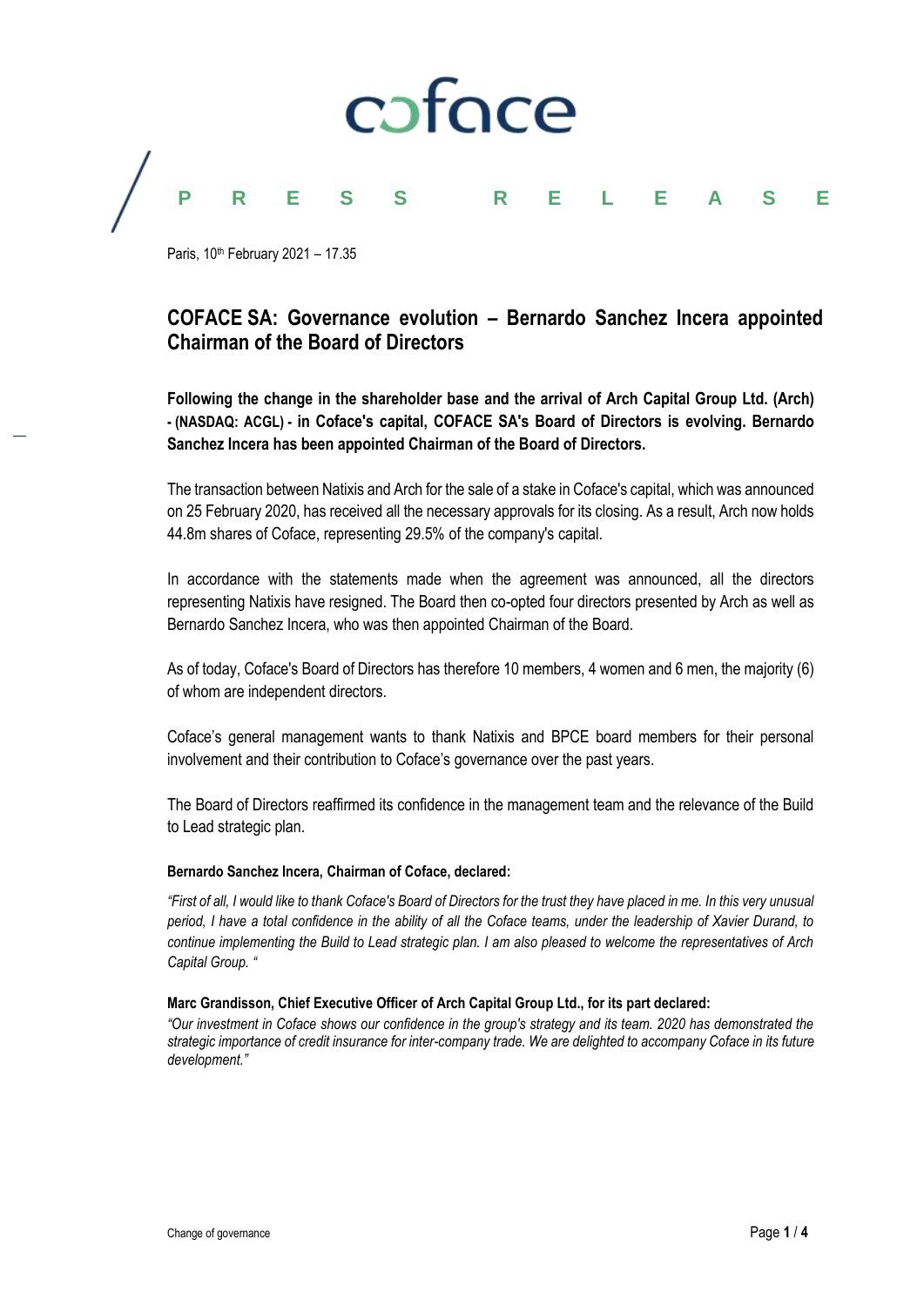# coface

# **PRESS RELEASE**

# *Chairman of the Board of Directors*

#### **Bernardo Sanchez Incera – age: 60**



A Spanish national, Bernardo Sanchez-Incera joined Societe Generale in 2009 before occupying the position of Deputy Chief Executive Officer of Societe Generale from January 2010 to May 2018. Previously he was Chief Executive Officer of the Monoprix group from 2004 to 2009, Chief Executive Officer of Vivarte from 2003 to 2004, Chairman of LVMH Mode et Maroquinerie Europe between 2001 and 2003 and International Director of the Inditex group from 1999 to 2001. Mr Sanchez-Incera also exercised the functions of Chief Executive Officer of Zara France from 1996 to 1999, after having been Chief Executive Officer of Banca Jover Spain from 1994 to 1996 and both Director and Board member of Crédit Lyonnais in Belgium from 1992 to 1994. He started his career as business operator and Deputy Director of the La Défense business centre at Crédit Lyonnais in Paris from 1984 to 1992. Holder of an MBA from INSEAD, Bernardo Sanchez-Incera is a graduate of the Institut d'études politiques de Paris (Sceinces Po) and has a master's degree and a DESS in Economics.

## *Independent directors*

#### **Éric HEMAR – age: 57**



Éric Hémar, a former ENA student, began his career at the Cour des comptes before joining the Ministry of Equipment, Transportation and Tourism in 1993, where he served as Technical Adviser to Minister Bernard Bosson. In 1995, he joined the Sceta group, and then Geodis as General Secretary. He left Geodis Logistics in March 2001 to create the ID Logistics group. Mr Hémar has been Chairman and Chief Executive Officer (CEO) of the ID Logistics group since 2010.

# **Isabelle LAFORGUE – age: 40**

After graduating from École polytechnique and École des Mines de Paris, Isabelle Laforgue commenced her career at SFR in 2006, where she held various roles in the Strategy and Finance Departments. She was appointed Director of Central Finance in 2011, in charge of management control, accounting, financial communications and consolidation. In 2012, she was appointed Chief of Staff to the Chairman and Chief Executive Officer of SFR, advising, analysing and supporting the decision-making processes during a period of change and market consolidation. In 2015, she joined Econocom, a European company specialising in the digital transformation of businesses, as Chief Transformation Officer to develop and implement the Group's internal transformation. In 2017, she became Deputy CEO for France at Econocom. In 2019, she joined Owkin, a start-up specialising in the use of artificial intelligence in cancer research, as Executive VP Finance & Operation

#### **Nathalie Lomon – age: 49**

Nathalie Lomon has been Deputy CEO, overseeing the SEB group's finance, audit and legal functions, since September 2019. She is also a member of the Executive Committee and the General Management Committee. A graduate of the NEOMA Business School, Nathalie Lomon began her career in auditing at Mazars in 1995 before joining the General Inspection department at BNP Paribas in 1999. In 2002, she joined Pechiney where she held several financial and management positions, including Chief Financial Officer for the Aeronautical, Transport and Industry division of Rio Tinto Alcan. She then joined the Ingenico group in 2010 as Head of Management Control, subsequently becoming Chief Financial Officer for the European-SEPA region in 2014 and then Chief Financial Officer in 2015, overseeing the finance, legal & governance functions, as well as being a member of the Executive Committee.

#### **Sharon MacBeath – age: 52**

Sharon MacBeath has a degree in psychology and management from the University of Glasgow, holds a Master's degree in human resources from the Sorbonne, and has an EMBA from INSEAD. After founding the consulting firm EMDS, which specialises in the recruitment, selection and development of highly promising young people with international profiles, she has worked in France since 1991 in the field of human resources. She held the position of Director of Human Resources for the pharmacy and beauty line of the Rexam group before becoming Director of Human Resources and Communications for Redcats, a company in the Kering group (formerly PPR) in 2005. Ms MacBeath was Head of Human Resources and a member of the Executive Committee of the Rexel group between 2013 and the end of 2016. She has been a member of the Board and Head of Human Resources at the Tarkett group since January 2017, before moving from a role as director on the Supervisory Board at Hermès International to the role of Group Human Resources Director at Hermès International in June 2019.



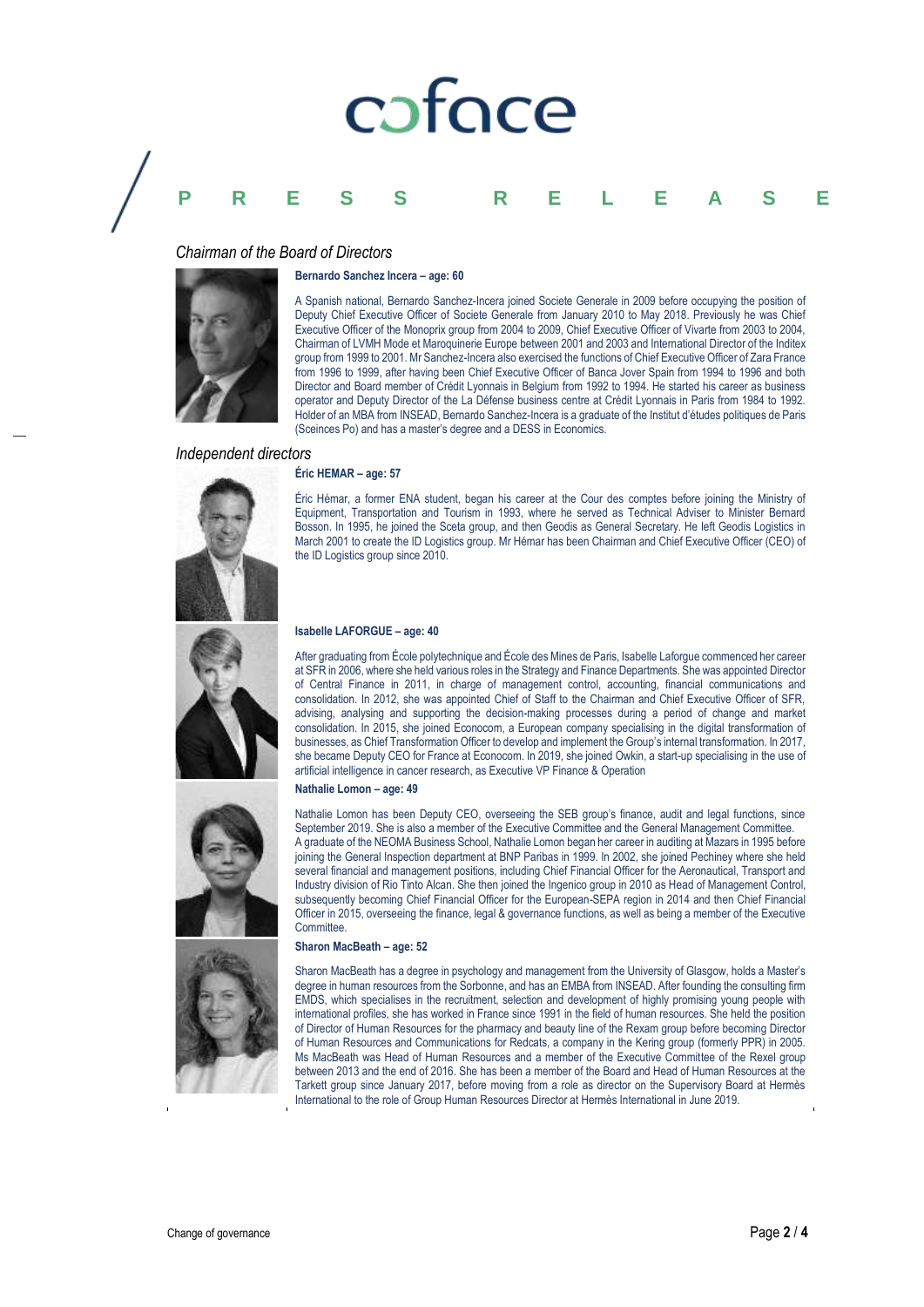# poface

# **PRESS RELEASE**



#### **Olivier Zarrouati – age: 62**

Olivier Zarrouati is a former student of the École polytechnique and an engineering graduate of the École nationale supérieure de l'aéronautique (SUPAERO) and of Harvard's Kennedy School in Cambridge, USA. After beginning his career as an engineer in the armaments sector, he held the positions of engineer and Head of Major Projects at the CNES (Centre national d'études spatiales) from 1982 to 1988, and then at Matra Marconi Space from 1989 to 1994. He joined Intertechnique, which was purchased by Zodiac in 1999, as Head of External Development and Subsidiary Control. He subsequently performed various functions within the Zodiac Aerospace group, in particular as Chief Executive Officer (CEO) of the Aerosafety Systems segment and as CEO of aeronautical businesses. From 2007 to 2017, he was Chairman of the Board and Director of the Executive Committee of the Zodiac Aerospace group. He has also been Chairman of the Fondation Institut Supérieur de l'Aéronautique et de l'Espace SUPAERO since 2011. In 2017, he founded his own company, Thélème.

#### *Non independent directors representing Arch Capital Group Ltd.*

#### **Janice ENGLESBE – age: 52**

Janice Englesbe is Senior Vice President and Chief Risk Officer of Arch Capital Group Ltd. She joined Arch Feb. 25, 2019, and is responsible for Arch's overall risk management function. Ms. Englesbe has over 25 years of risk, finance and business experience, including the role of Group Deputy Chief Risk Officer of General Re. She received her B.S. in economics from the University of Pennsylvania's Wharton School of Business and holds the Chartered Financial Analyst designation.

#### **Chris HOVEY – age: 54**

Chris Hovey is Chief Operations Officer at Arch Capital Services LLC. From July 2018 to January 2020, Mr. Hovey served as Executive Vice President and Chief Information Officer at Arch Capital Services LLC. Prior to that, he held the role of Chief Operating Officer of Arch Mortgage Insurance Company. Before joining Arch, Mr. Hovey acted as Chief Operating Officer for PMI Mortgage Insurance Co. since 2011. He also served as Senior Vice President of servicing operations and loss management for PMI, which he originally joined in 2002. Mr. Hovey holds a bachelor's degree from San Francisco State University and an M.B.A. from Saint Mary's College in Moraga, California.

#### **Benoît LAPOINTE DE VAUDREUIL – age: 51**

Benoît Lapointe de Vaudreuil is an attorney, member of the Paris and Quebec Bars and practicing insurance law in Paris, France. Mr. Lapointe de Vaudreuil is the President of BLV Avocats, a law firm he founded in Paris in 2019 and he is an Of Counsel attorney for PWC Société d'avocats in Paris. He was previously with Optimum Group for nearly 20 years notably as Managing Director of insurance and asset management companies in France. He holds an LLB in law from the University of Montreal, a DEA in private law from the University of Paris I (Panthéon-Sorbonne) and an MBA from the HEC school in Montreal. Mr. Lapointe de Vaudreuil's training also includes a diploma from the Institute of Comparative Law of the University of Paris II (Panthéon-Assas) and he is a director on the boards of directors of Canadian and French companies.

#### **Nicolas PAPADOPOULO – age: 58**

Nicolas Papadopoulo is President and Chief Underwriting Officer of Arch Capital Group Ltd. He was promoted to his current position Jan. 1, 2021. From September 2017 through December 2020, he was Chairman and Chief Executive Officer of Arch Worldwide Insurance Group and Chief Underwriting Officer for Property and Casualty Operations. From July 2014 to September 2017, Mr. Papadopoulo was Chairman and Chief Executive Officer of Arch Reinsurance Group at Arch Capital Group Ltd. He joined Arch Reinsurance Ltd. in December 2001 where he held a variety of underwriting roles. Prior to joining Arch, he held various positions at Sorema N.A. Reinsurance Group, a U.S. subsidiary of Groupama, and he was also an insurance examiner with the Ministry of Finance, Insurance Department, in France. Mr. Papadopoulo graduated from École Polytechnique in France and École Nationale de la Statistique et de l'Administration Economique in France with a master's degree in statistics. He is also a Member of the International Actuarial Association and a Fellow at the French Actuarial Society.